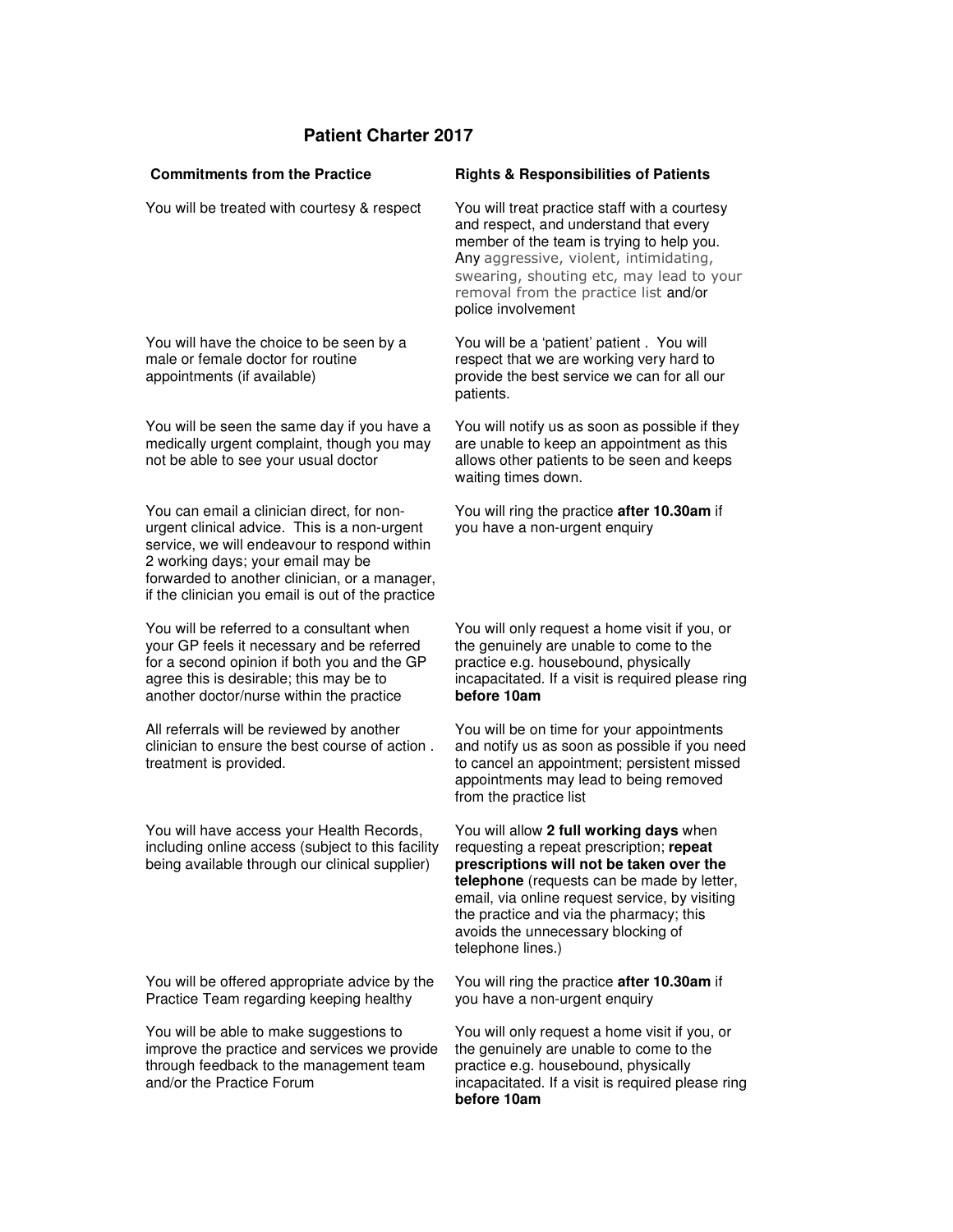Your complaints will be investigated thoroughly and promptly as per NHS complaints procedure. We endeavour to resolve complaints verbally but where a complaint requires investigation we will write to you with the outcome.

All children will be offered immunisation. You will allow **2 full working days** when

We recognise your need to discuss your concerns in private and will ensure privacy for consultations and confidentiality at all times.

If you have any special needs or difficulties please discuss them with the doctor or other member of staff and we will do our best to appropriate arrangements

In the same way as patients can choose their doctor, the doctors reserve the right to accept or remove a patient from their list. This may happen if a patient is unable to work cooperatively with the Practice

Your records, both written and computerised, will be kept secure and confidential at all times, in line with data protection guidelines, and NHS confidentiality policy

We endeavour to answer all telephone calls to the surgery as quickly as possible

Waiting times at the surgery are usually kept to a minimum, but delays are sometime unavoidable and you will be advised if there is a delay of more than 20 minutes, and you will be offered the choice of waiting or making an alternative appointment.

Non-NHS work e.g. insurance forms, will not be treated as a priority over NHS medical care

You will have appropriate treatment prescribed and clearly explained

You will be on time for your appointments and notify us as soon as possible if you need to cancel an appointment; persistent missed appointments may lead to being removed from the practice list

requesting a repeat prescription; **repeat prescriptions will not be taken over the telephone** (requests can be made by letter, email, via online request service, by visiting the practice and via the pharmacy; this avoids the unnecessary blocking of telephone lines.)

You will request your repeat prescriptions in good time - this will avoid delays

You will avoid ringing the practice for test results; most results are normal and, therefore, we will contact you if a doctor has identified an abnormality. Alternatively you can access all your test results via the online medical records service; just ask reception for a consent form

You will not expect a prescription every time you visit your GP - good advice is often the best medicine

You will inform us if you change address or telephone number – we may need to contact you urgently.

Although we aim to offer you a choice of clinicians, and aim to offer continuity of care, you will accept that this is not always possible (eg holidays) and you will therefore be willing to see any clinician at the practice

You will make allowances when waiting in the surgery for the fact that emergency cases will have to be given priority.

You will understand that there is a charge fro non-NHS work e.g. holiday cancellation forms, insurance forms, and they will take up to two weeks to process as NHS work will always take priority

You will take care of your own health by appropriate action, for example by not